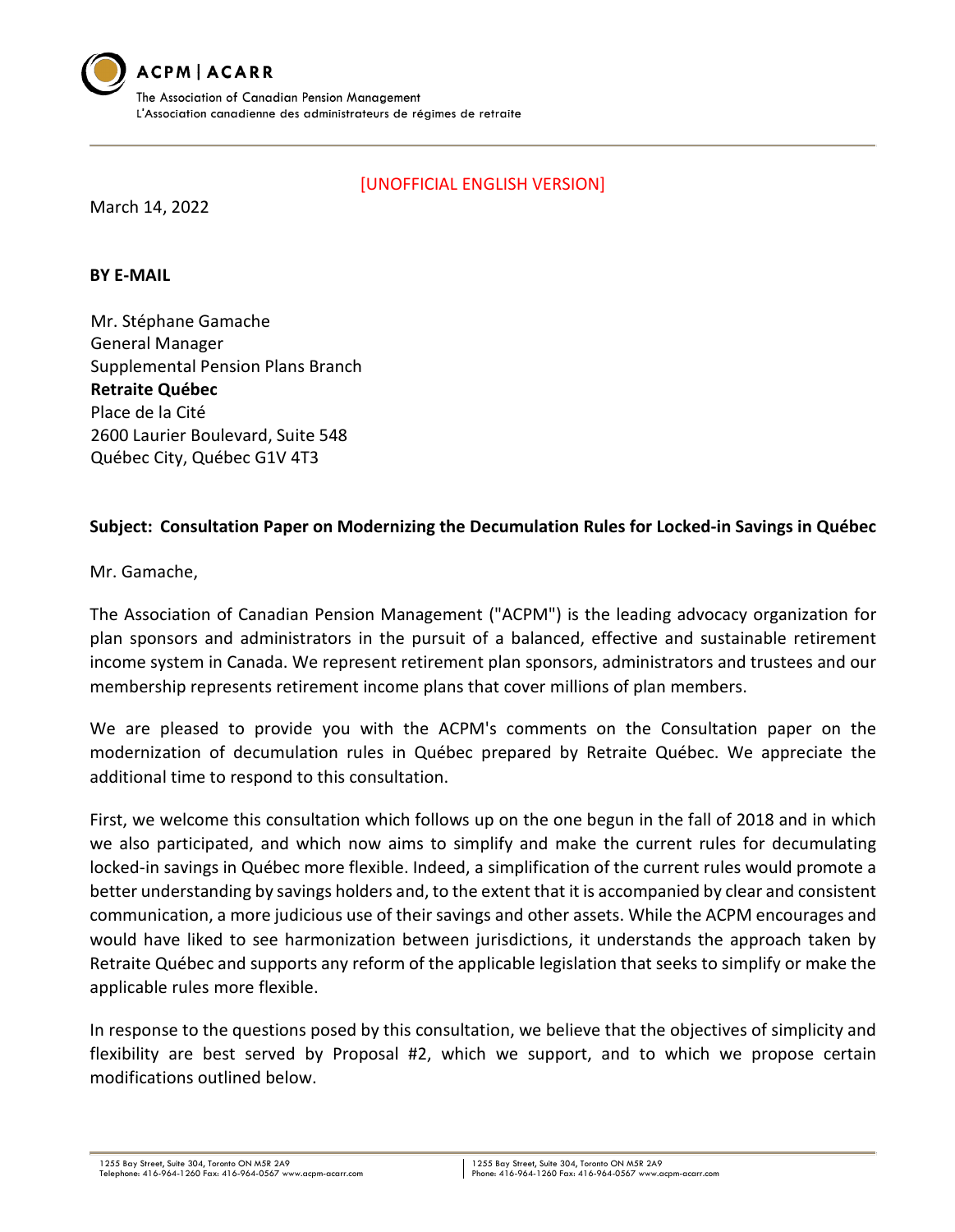We offer the following comments to provide you with our analysis:

- We believe it is critical to distinguish between "decumulating" savings and "unlocking" savings. The ACPM supports greater flexibility in *unlocking*, while strongly encouraging the *decumulation*  of savings with the goal of providing a lifetime retirement income. Greater flexibility in *unlocking*  would allow those with other assets to more fully take them into account in their retirement *decumulation* strategy.
- Proposal #1 is similar to our 2018 recommendation, but without the 50% *unlocking*, which would address the needs of those with high locked-in savings balances. While this proposal supports delaying the start of government pensions, it does not simplify the current rules. In addition, while it provides some additional flexibility for the decumulation of locked-in savings, this flexibility would not apply to those with high locked-in balances.
- Proposal #3 is the ultimate approach for simplicity and flexibility, namely the ability to fully *unlock*  at age 55. Only one Canadian province, Saskatchewan, has opted for this approach. The ACPM believes that some rules are needed to ensure the prudent use of locked-in savings, including the requirement to spread them out over time in order to support the deferral of government pension payments.

Proposal #2 therefore seems to us to be the most appropriate, greatly simplifying the applicable rules and providing concrete support for the deferral of government pensions by allowing for the gradual decumulation of locked-in savings up to age 70 (as it currently stands). This simplicity should promote better understanding, as well as decumulation strategies that are better adapted to the needs of savings holders. In our view, it should be accompanied by clear and consistent communication to help savings holders understand the potential benefit of deferring Québec Pension Plan (QPP) pension benefits.

However, the ACPM recommends that Proposal #2 be improved by making the following changes to better spread the *unlocking* over time while maintaining the desired simplicity and flexibility:

- (a) Change Phase 1 of retirement to "age 54 to 74" (instead of age 54 to 69) and change Phase 2 of retirement to begin at age 75 (instead of age 70).
- (b) Change the retirement income formula to be consistent with recommendation (a) "account balance / (75 - age)" (instead of 70 - age).
- (c) Change the *unlocking* formula by replacing the withdrawal of "50% of YMPE" with "the sum of the maximum Old Age Security (OAS) and QPP pensions for the year, as payable at the latest age at which payment of such pensions may commence." This change would allow for an automatic adjustment in the event that the OAS and QPP are changed in the future, potentially allowing for the deferral of pensions until age 75 (as ACPM has previously proposed).